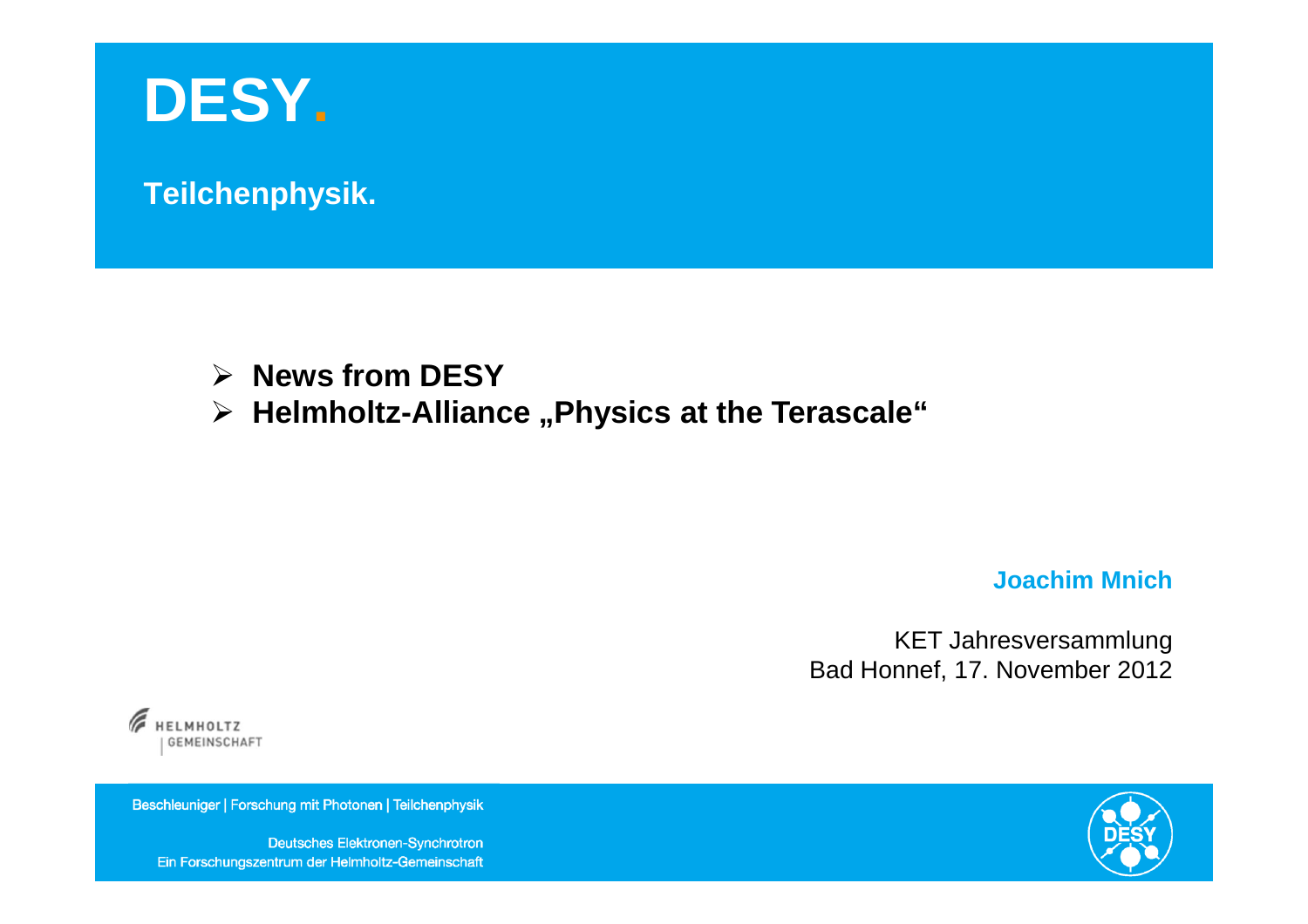### **News**

> **Herta-Sponer-Preis 2013**

**Kerstin Tackmann (DESY)**

- - **Helmholtz Nachwuchsgruppe**
- -**<sup>H</sup> γγ mit ATLAS**



**"Für ihre herausragenden Arbeiten auf dem Weg zum Nachweis des Higgs-Bosons am Large-Hadron-Collider (LHC) am CERN. Als führende Wissenschaftlerin hat sie entscheidend zum Nachweis eines neuen Teilchens beim Zerfall in zwei Photonen beigetragen. Dieses neue Teilchen ist ein vielversprechender Kandidat für das Higgs-Boson, mit dem das bestehende Standardmodell der Elementarteilchenphysik komplettiert würde."**

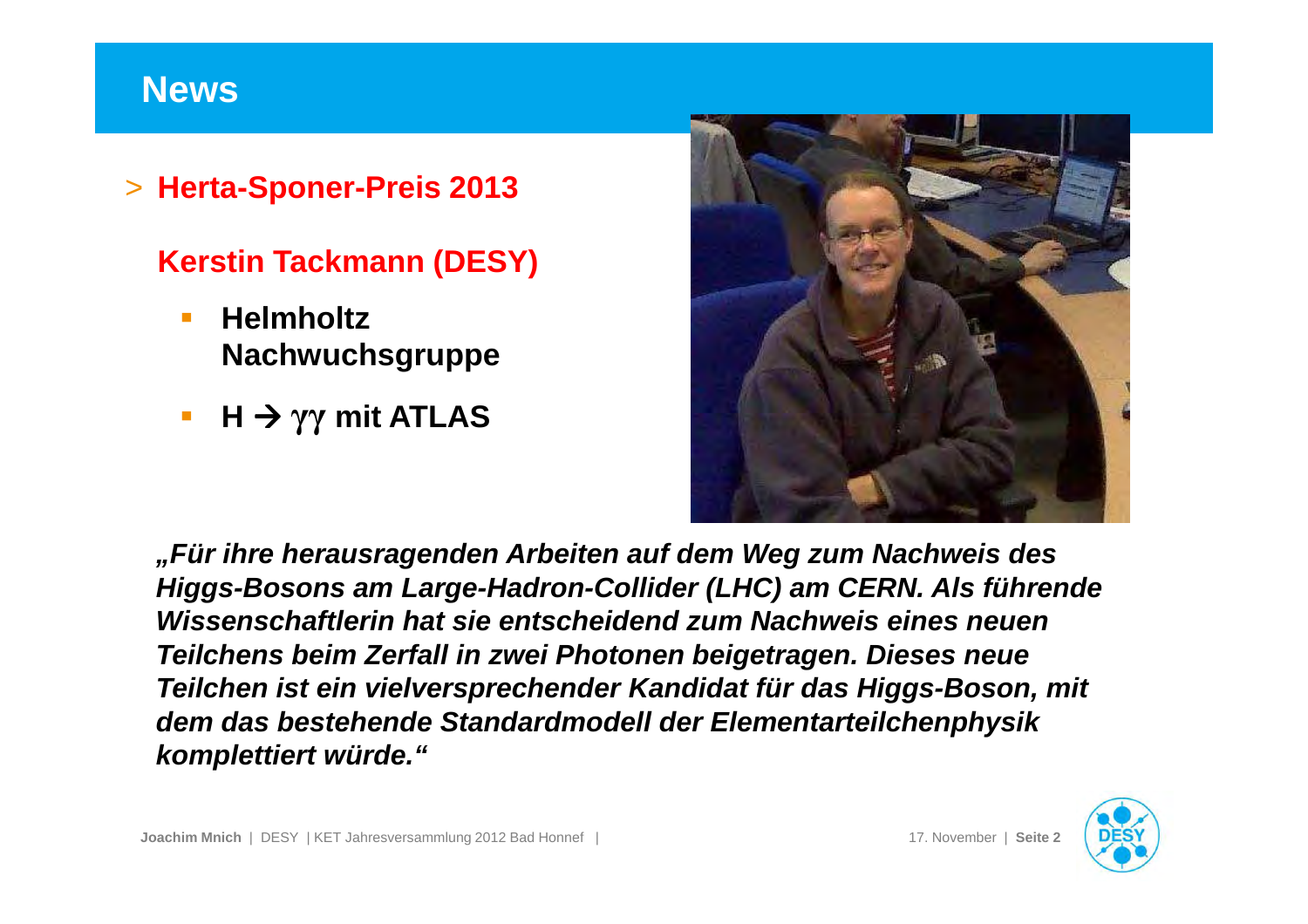### **News**

# > **Max-Born-Preis 2013**

- **Deutsch-britische Auszeichnung**

### **Max Klein (Liverpool, ex-DESY)**

 $\overline{\phantom{0}}$  **Ehemaliger Sprecher H1- Kollaboration**



**"Für fundamentale experimentelle Beiträge zur Aufklärung der Struktur des Protons mittels tief inelastischerStreuung."**

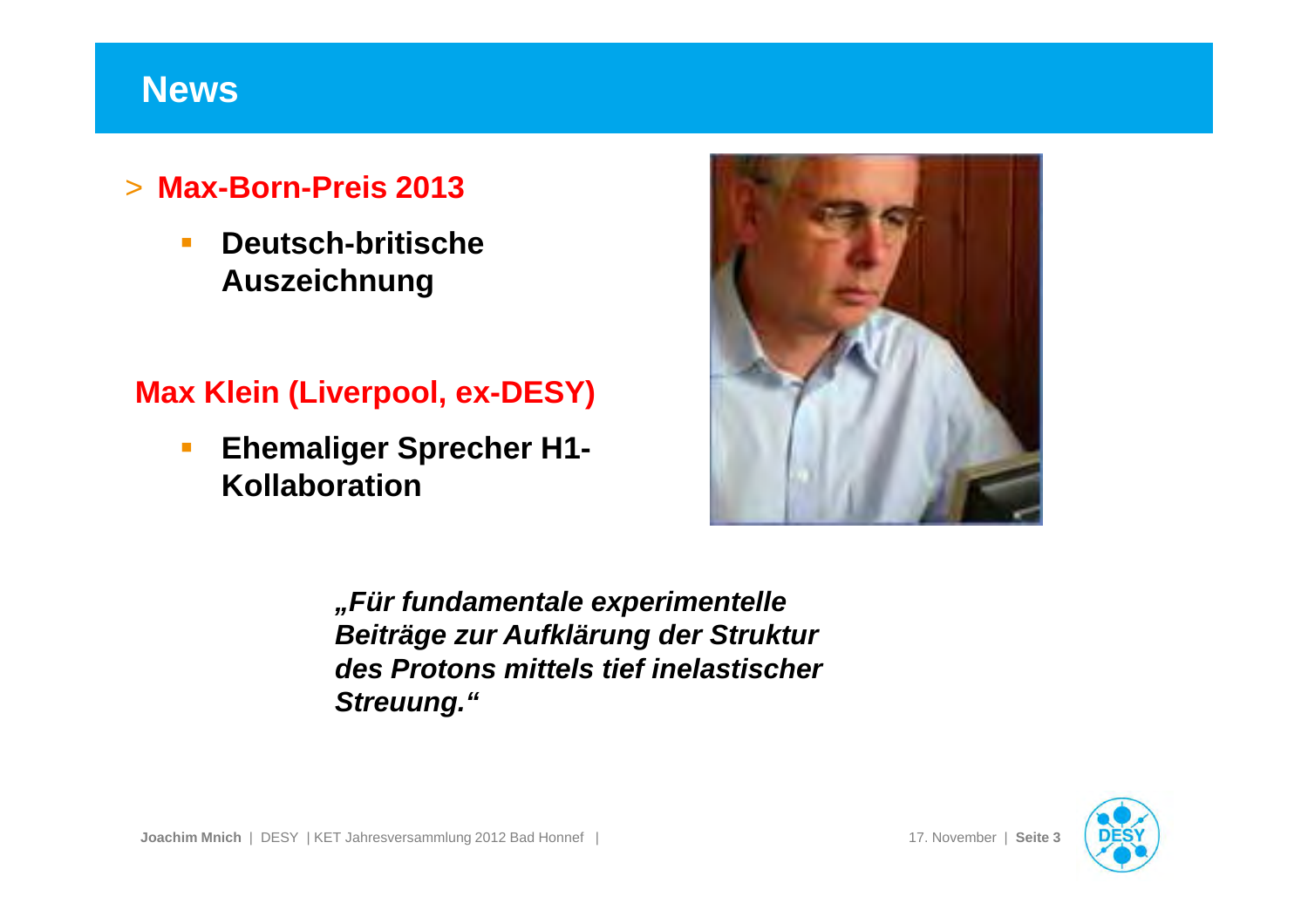### **Status European XFEL**

#### **R. Brinkmann**



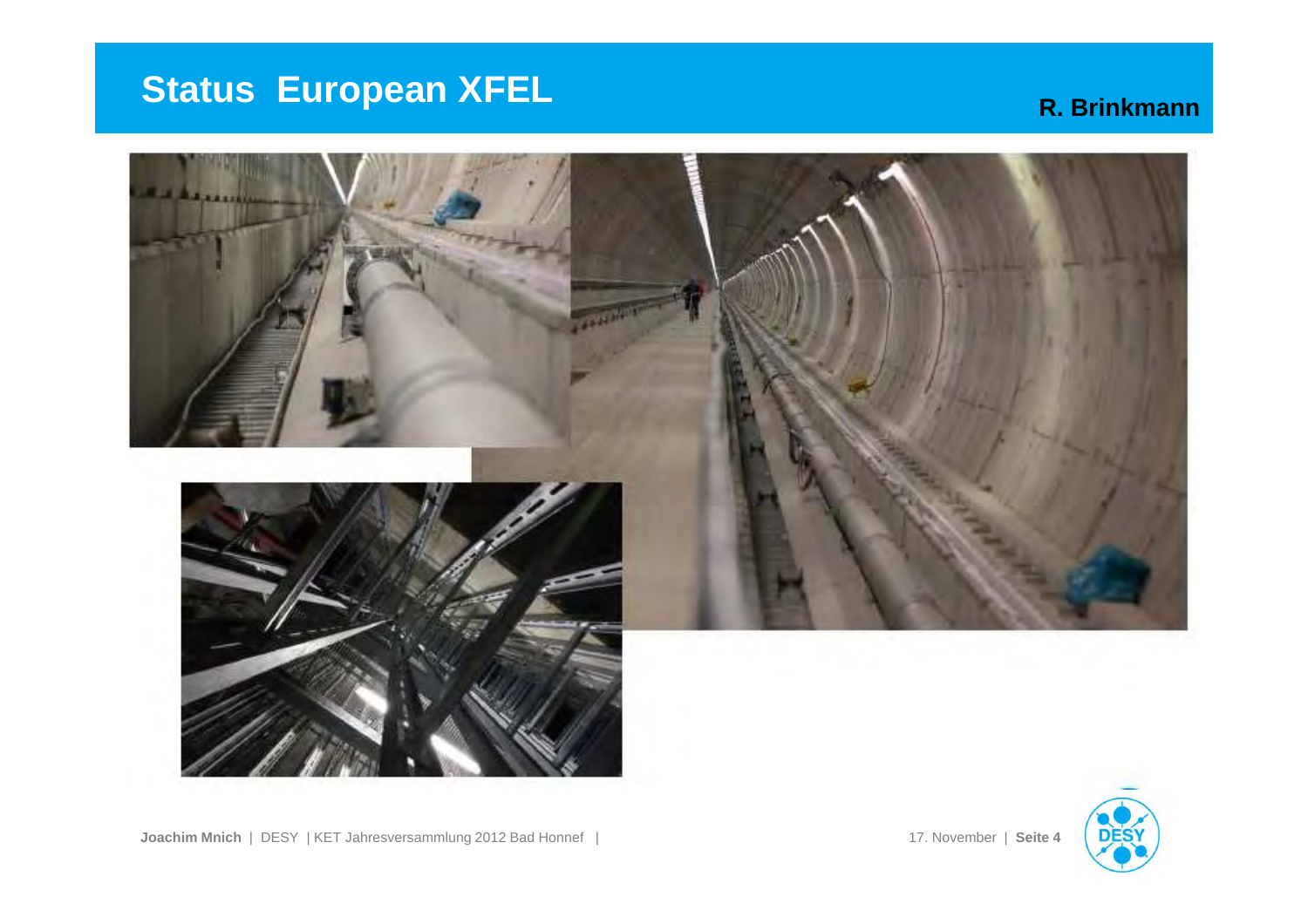### **Cavity Production**

#### **R. Brinkmann**



- > Infrastructure set up at both manufacturers
- > Reference cavities successfully produced & tested
- > Full quakification of infrastructure in progress
- Some delays, but expect ~50 cavities ready by end March 2013
- > Most critical component for start of series assembly of modules is RF coupler (but important progress recently)
- Schedule very tight, but 1st beam autumn 2015 still possible

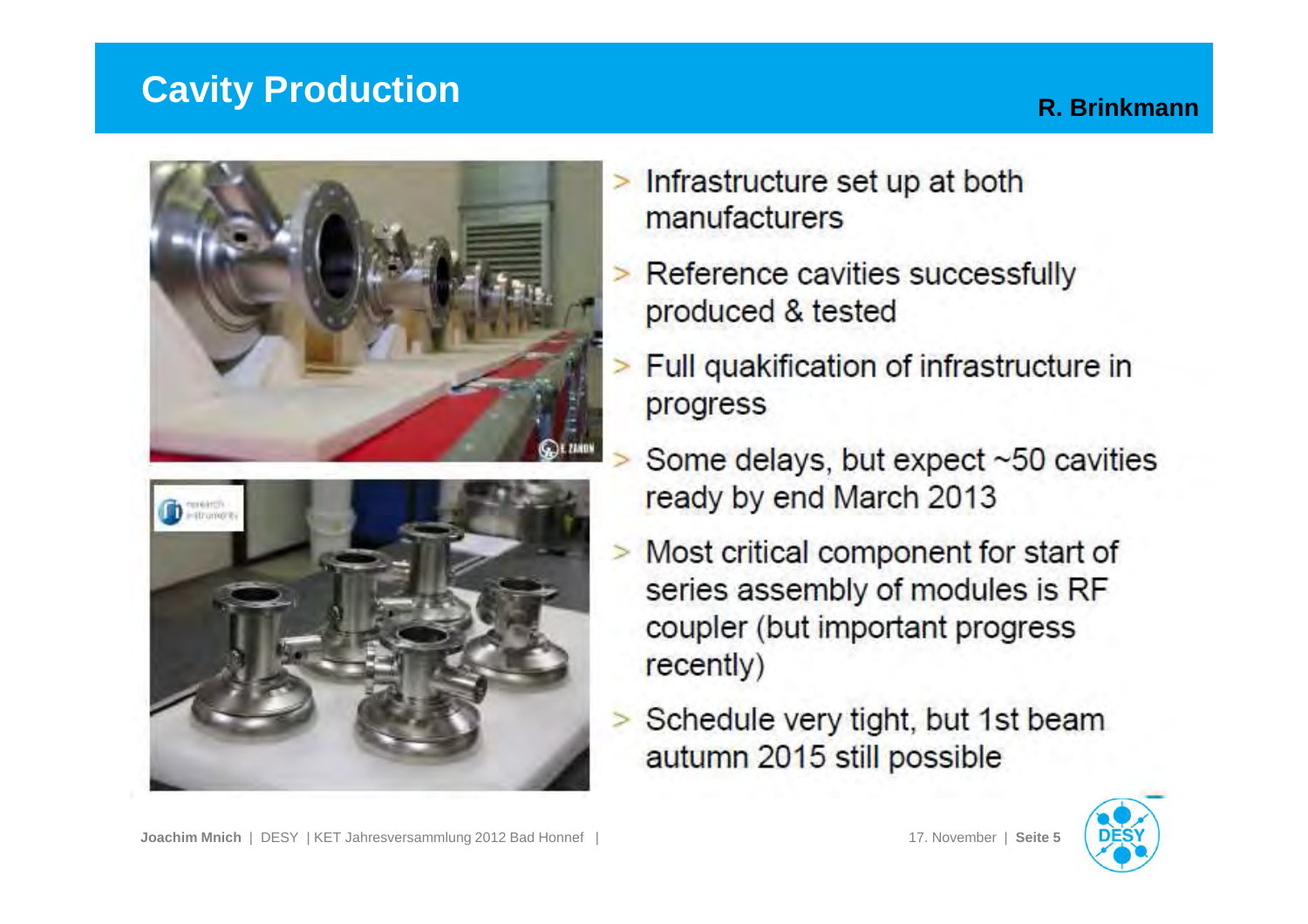### **XFEL Operation**

### > **German share of XFEL operation cost 60 M€/year as of 2015**

- **Intense discussion between BMBF, Helmholtz and DESY**
- **Will have significant impact on next funding period (PoF) starting 2015**

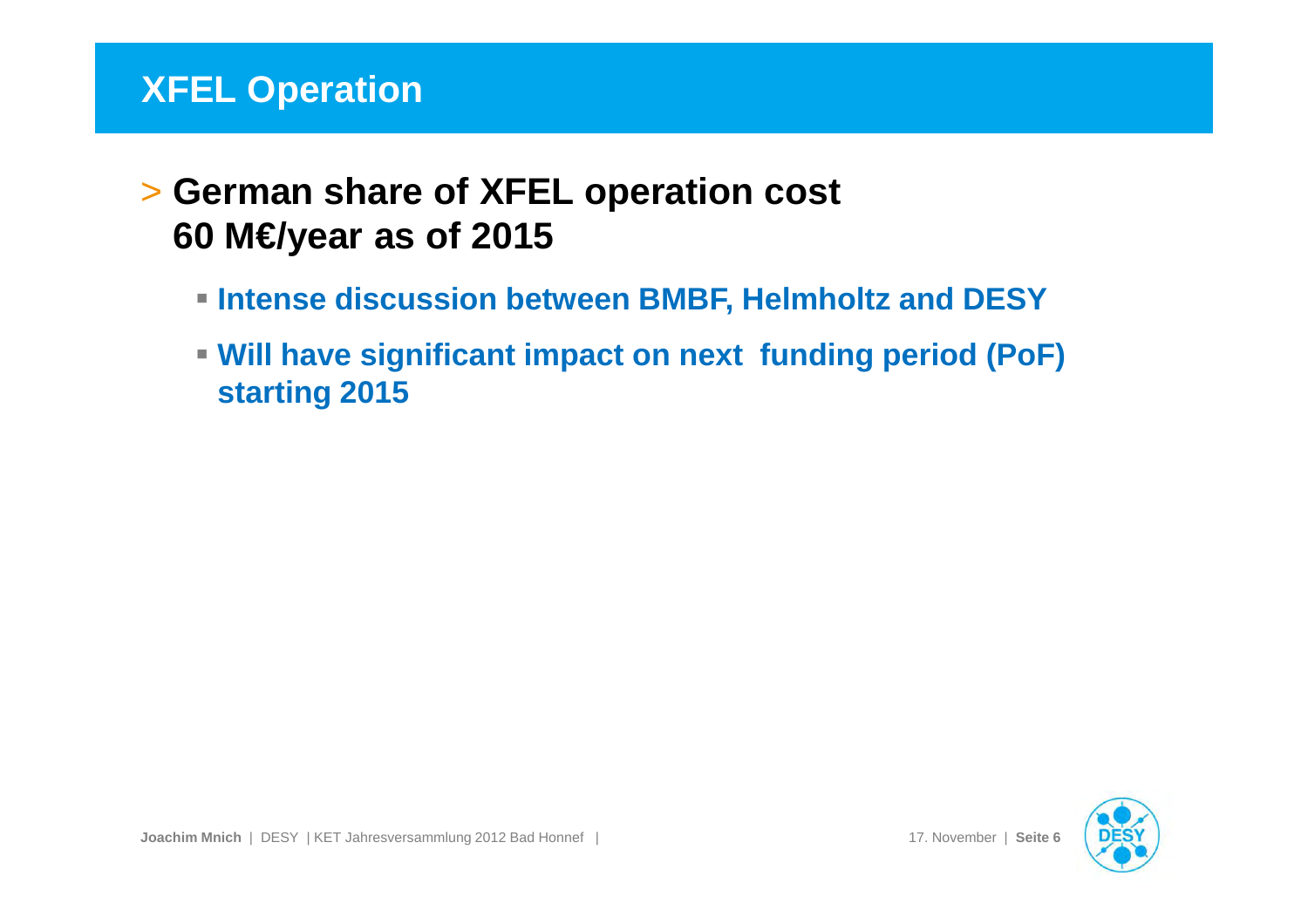### **Helmholtz**

# > **Restructuring of research area for next PoF period (2015 ff)**





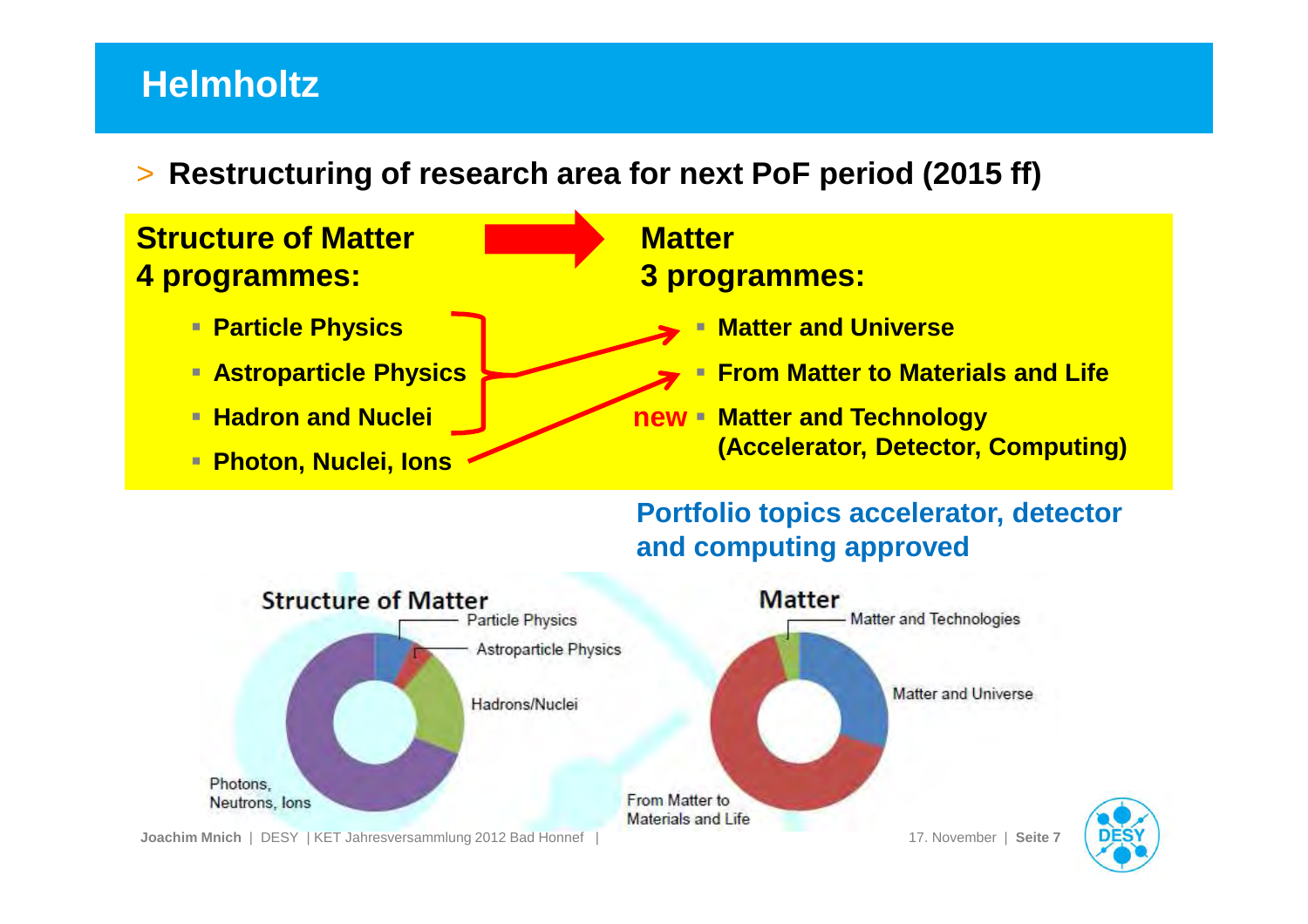### **LHC Phase II Upgrades**

- $\blacktriangleright$  **DESY submitted proposal to Helmholtz for strategic large investment funds**
	- **Modern laboratory for large detectors**
	- **Technical equipment**
	- **Investment money for ATLAS & CMS upgrades**
	- **Part of a larger proposal incl. more Helmholtz centres (GSI, KIT, FZJ, FZB, FZG)**

> **Proposal not accepted**

- **Very serious problem for us**
- **Requires major change/reduction in DESY plans**

**DESY contribution**

**Request 20 M€ investments**

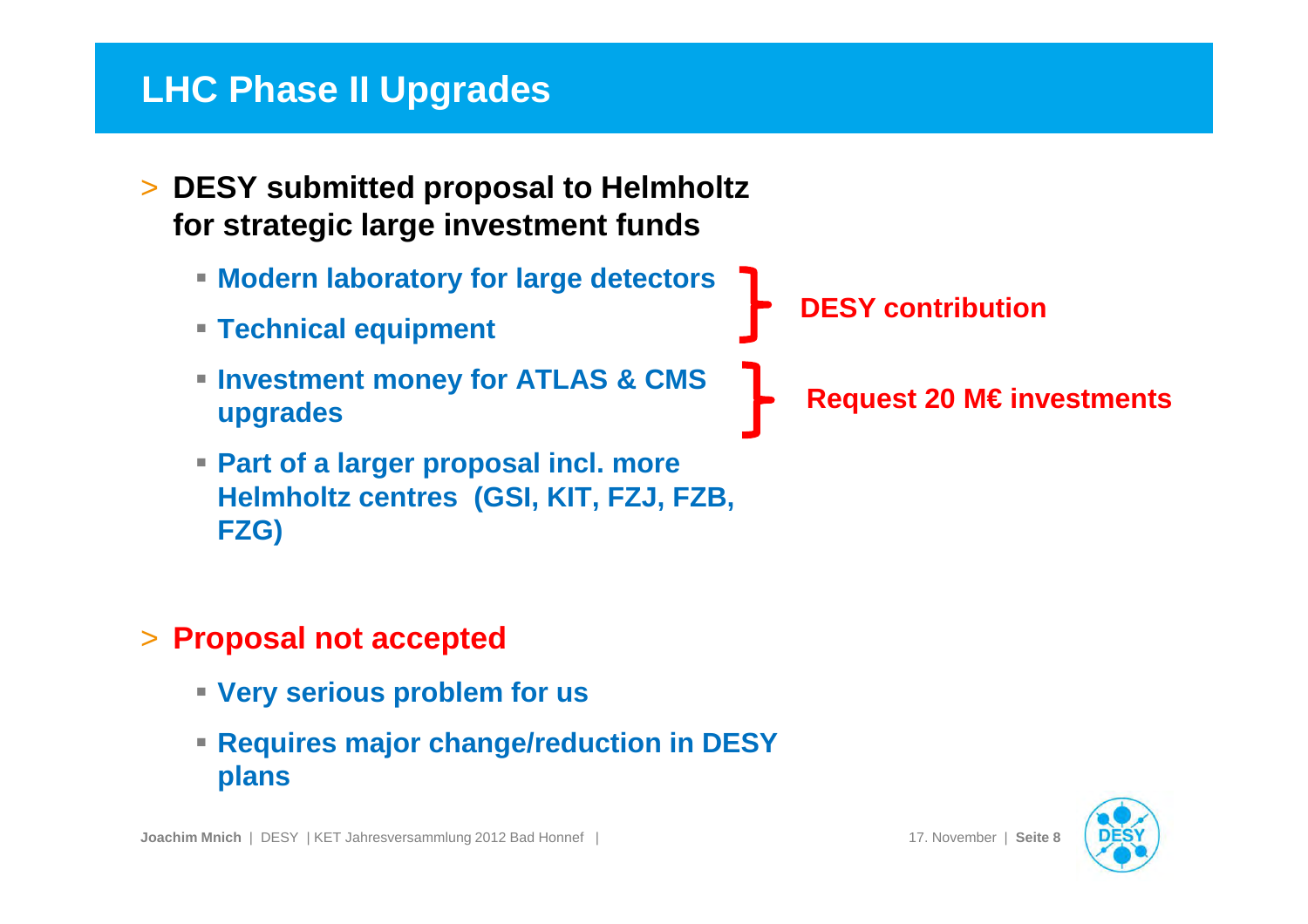### **DESY Grid Centre**

> **DESY operates Tier-2 centres for LHC (ATLAS, CMS & LHCb)**

- **covers about ½ of German pledges**
- **very high performance & reliability**
- > **Shared infrastructure used together with other projectsastroparticle, HEP, …**



> **National Analysis Facility (NAF)**

- **created as part of Helmholtz Alliance**
- **Crucial element for LHC analysis in Germany**
- **used mainly by university groups**

# > **DESY will continue to support the NAF**

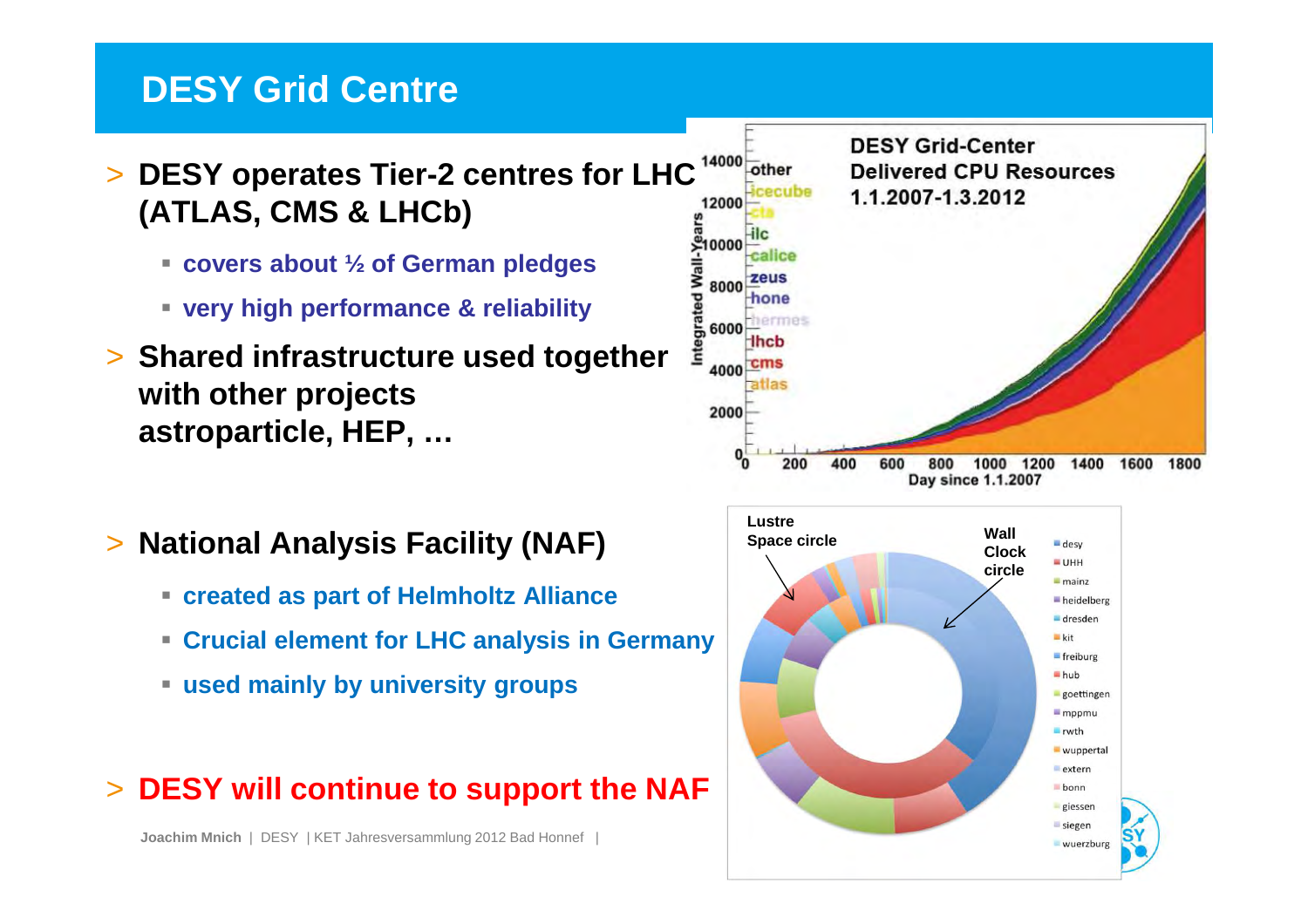### **OLYMPUS Experiment at DORIS**

- $\geq$  **Measurement of elastic cross section ratio <sup>e</sup><sup>+</sup>p vs <sup>e</sup>-p**
- >**Use BLAST detector (MIT)**

**Schedule:**

- >**2010 set-up experiment at DESY**
- $\geq$ **2011 commissioning**
- $\geq$ **2012 data taking (3 months)**





#### epsilon

Arizona State University, USA DESY, Hamburg, Germany Hampton University, USA **INFN, Bari, Italy INFN, Ferrara, Italy INFN, Rome, Italy** Massachusetts Institute of Technology, USA St. Petersburg Nuclear Physics Institute, Russia Universität Bonn, Germany University of Colorado, USA Universität Erlangen-Nürnberg, Germany University of Glasgow, United Kingdom University of Kentucky, USA Universität Mainz, Germany University of New Hampshire, USA Yerevan Physics Institute, Armenia

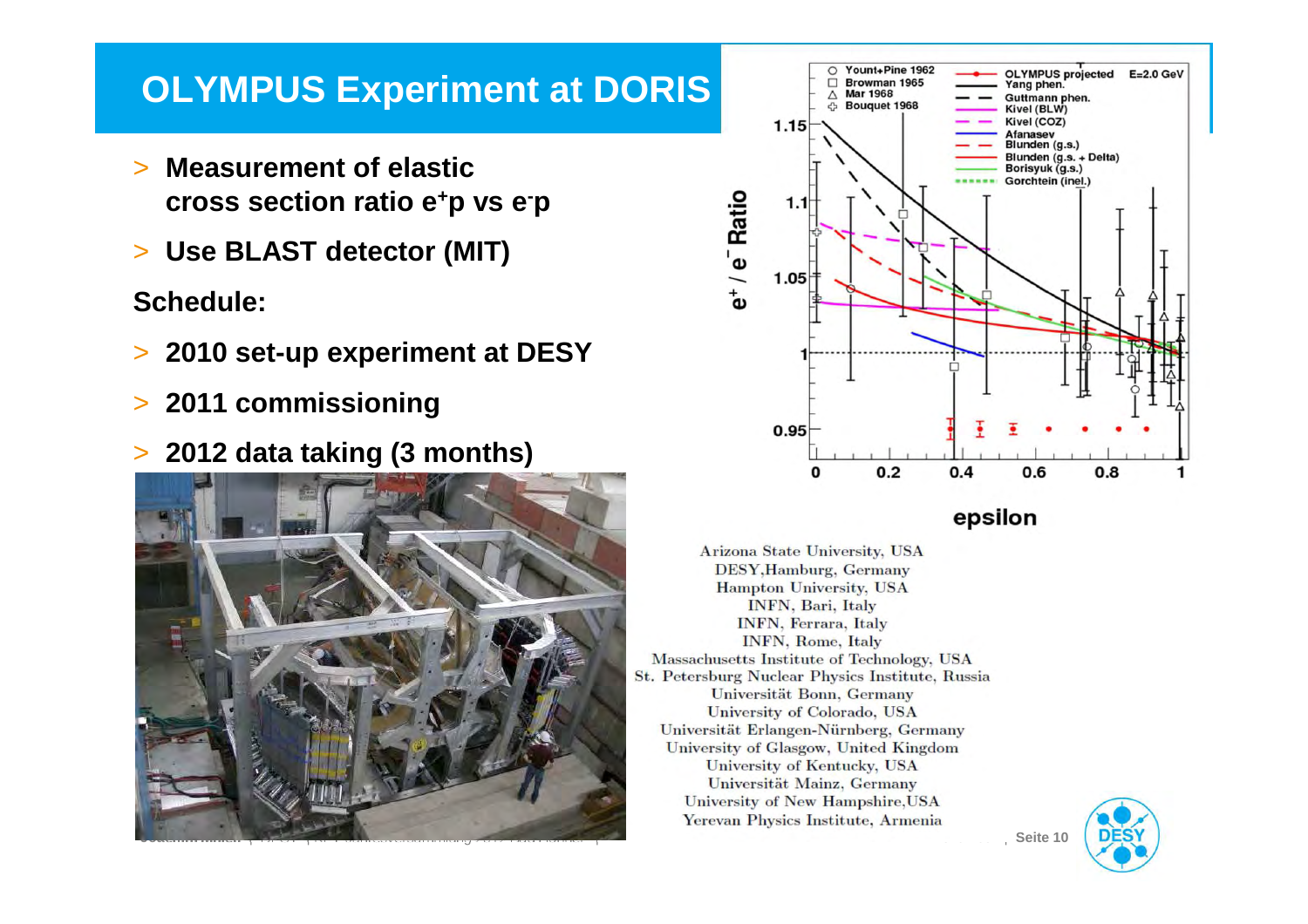### **OLYMPUS Data Taking**

## > **Final data taking period started end October**

- **Peaceful coexistence between PETRA and OLYMPUS**



![](_page_10_Picture_4.jpeg)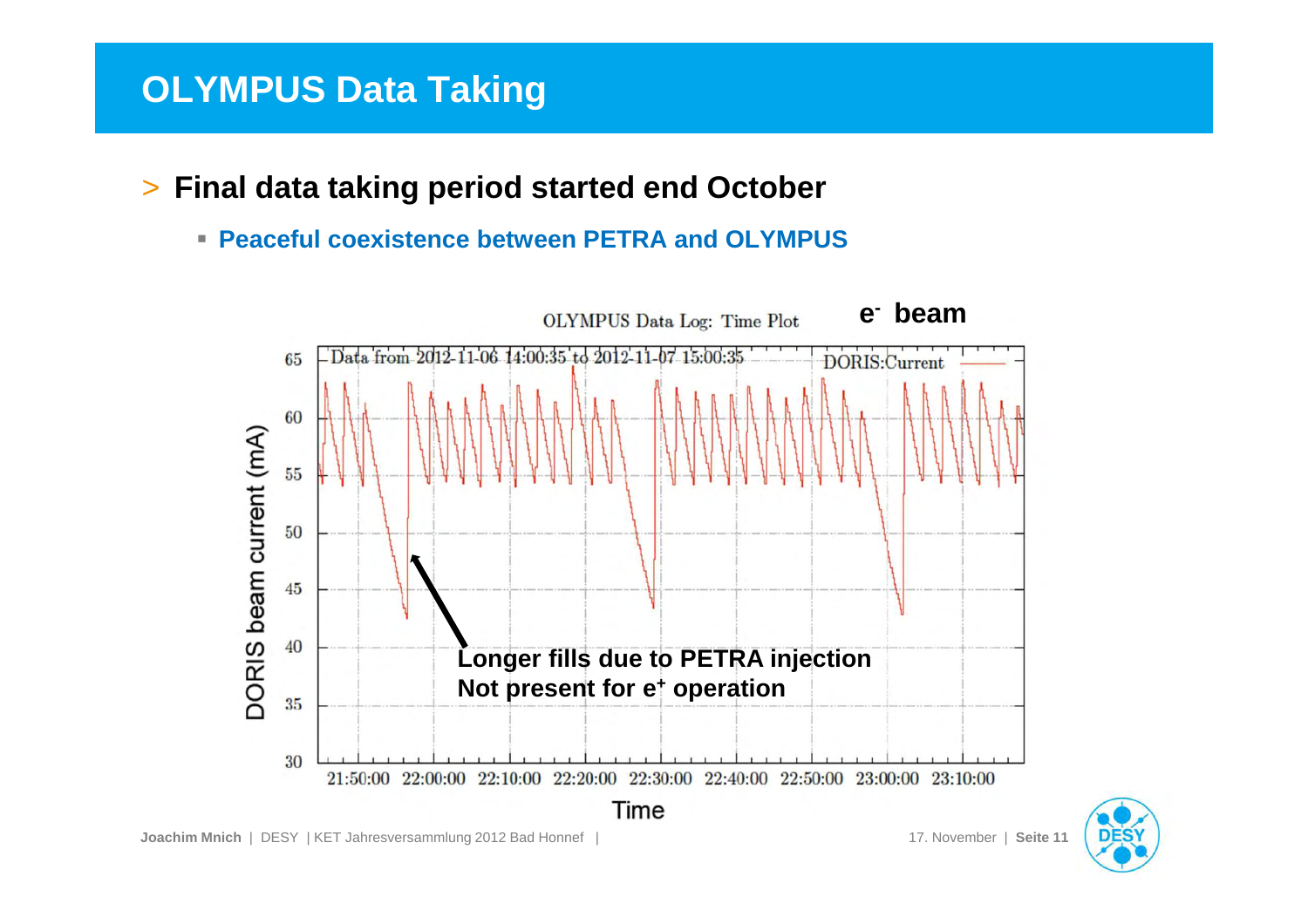### **OLYMPUS Data Taking**

 $0.5$ 

# > **Remaining problem:**

- **high background depending on Toroid polarity**
- **limiting luminosity**
- > Target still in reach **Target still in reach**

![](_page_11_Figure_5.jpeg)

![](_page_11_Figure_6.jpeg)

#### >**DORIS will be shutdown Jan. 2nd 2013**

> **Event to celebrate all DORIS achievements planned for spring 2013**

![](_page_11_Picture_10.jpeg)

**Joachim Mnich** | DESY | KET Jahresversammlung 2012 Bad Honnef | 17. November | **Seite <sup>12</sup>**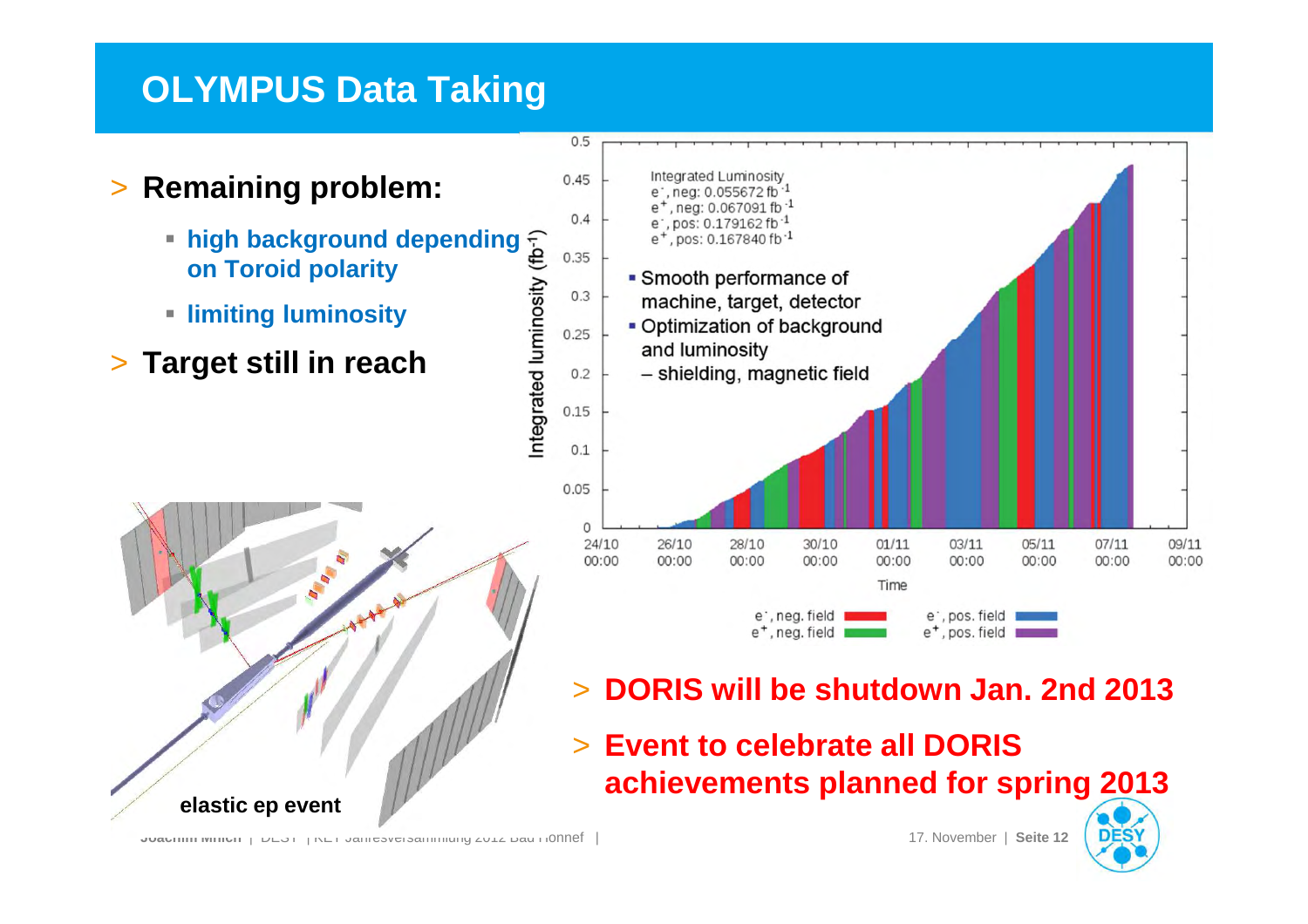### **Helmholtz Alliance "Physics at the Terascale"**

- >**Helmholtz IVF funding for the current Alliance ends December 2012**
- > **Confirmed funding beyond 2012:** 
	- **Approx. 1 Mio/year from DESY**
	- **Approx. 1 Mio/year from Universities**

**Money is tied to specific positions**

- > **Extra support from Helmholtz: 500k/year for 2013/2014**
	- **Support for (limited) continuation of structures**
	- **Support for workshop and schools program (but need significant engagement by DESY to maintain the current level)**
	- **Support for a small number of projects with clear and central contribution to the alliance goals**
- > **With the current funding beyond 2012 only a limited Alliance program will be possible!**
	- **Schools & workshops**
	- **Hopefully keeping the structure in Germany**
	- **No support for common projects**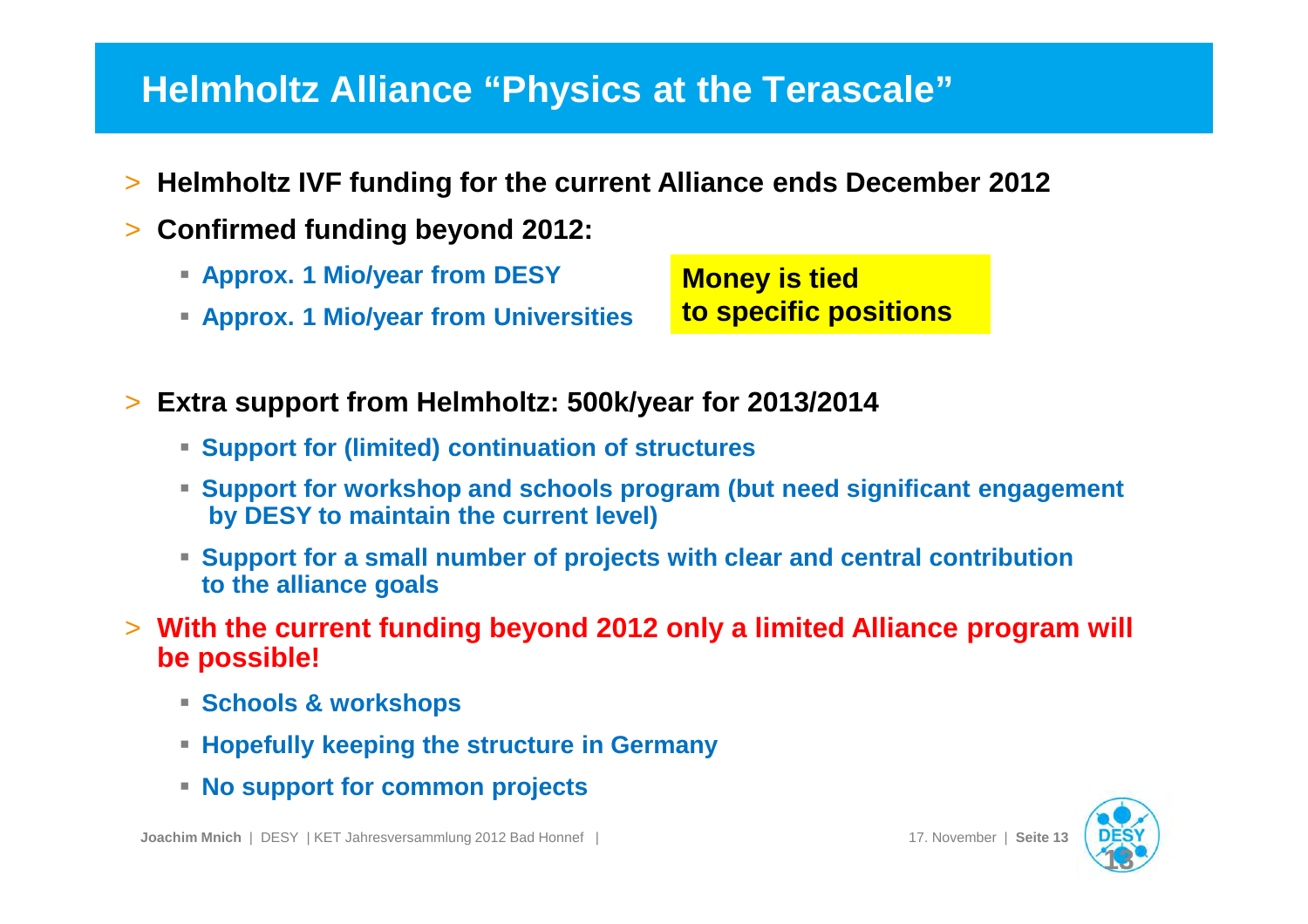### **Allianz 2012**

# > **Aktivitäten 2012**

- **16 Schulen und Workshops mit insgesamt über 1000 TeilnehmernEinführungskurse für Bachelor- und Masterstudenten bis zu Expertenarbeitsgruppen**
- Viele Experiment-Theorie übergreifende Arbeitsgruppen aktiv **Weitere Treffen während des Allianz Workshops am DESY**
- Project-Boards im Detektor- als auch GRID Bereich Project-Board **sind wichtige Gremien für die Koordination in D dar**
- > **Annual Workshop der Allianz**
	- **3.-5. Dezember 2012 am DESY, Hamburg**
	- **Abschluss der ersten fünf Jahre der AllianzViele Projekte stellen Ihre Ergebnisse vor (Postersession)**

![](_page_13_Picture_8.jpeg)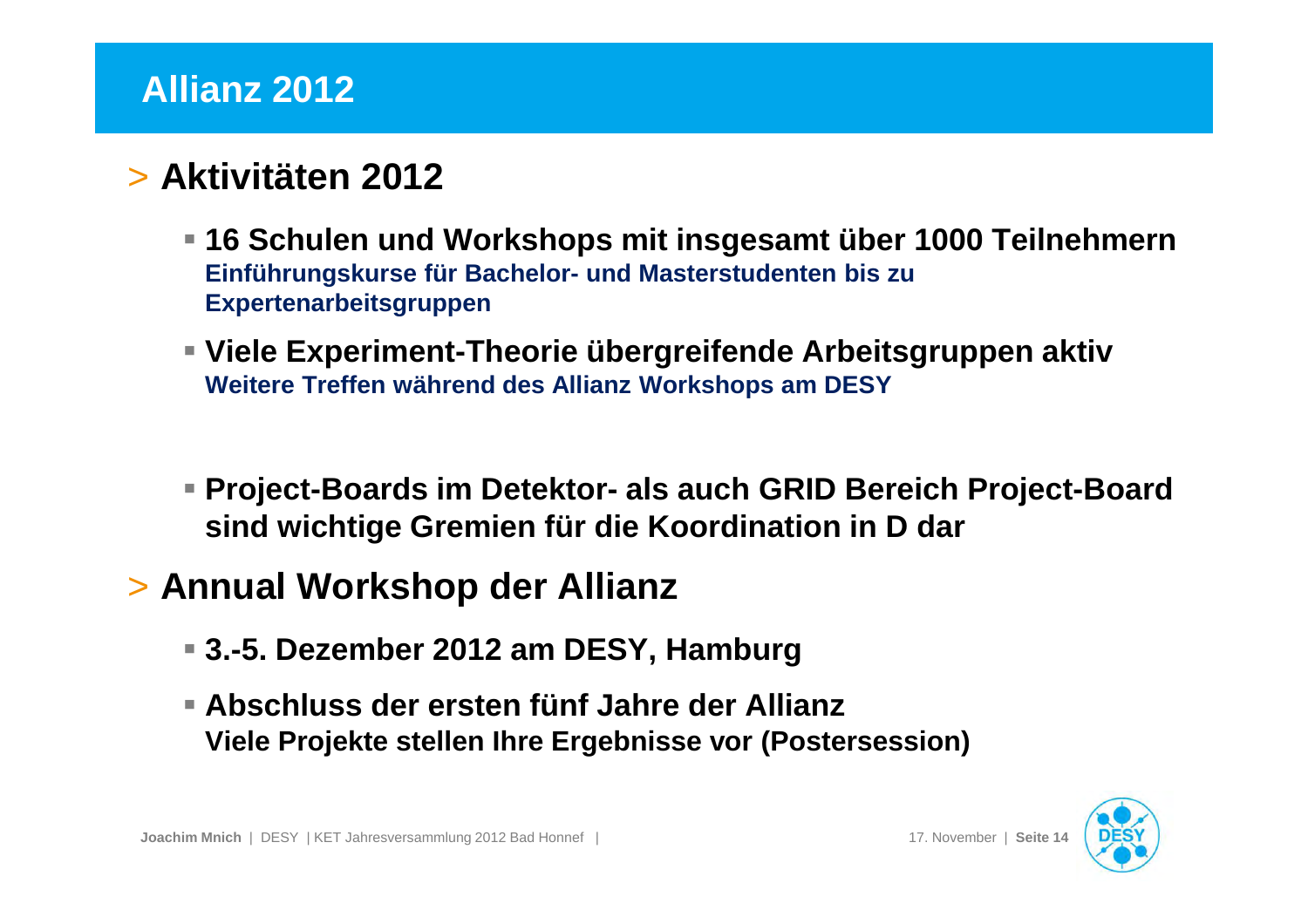### **Allianz 2013/14**

- > **Schulen und Workshops, Gäste und Reisemittel**
	- **Ca. 130k€/Jahr + 75k€/Jahr (DESY) stehen zur Verfügung**
- > **Projektmittel**
	- **Neue Projekte**
		- **Ausschreibung im August 2012**
		- **Begutachtung und Ranking durch das International Advisory Board (Chair: Dieter Schlatter)**
		- **Auswahl der drei Projekte mit der höchsten Wertung Ende September 2012**
	- **770k€ werden 2013/14 in drei Projekte investiert**
	- **Ausgewählte Projekte**
		- **Enabling Technologies for Silicon Microstrip Tracking Detectors at the HL**‐**LHC (AC, B, DESY, FR, HH, KA), Kontakt: Lutz Feld**
		- **nianally 11 Inclust Constraints on the Parton Distributions at the LHC and the Study of Hard Processes (DESY, KIT, MZ, FR, W, HH), Kontakt: Johannes Blümlein**
		- **Performance optimization for the present and next generation HEP data analysis on the Grid (DESY, KIT, AC, GÖ, M, W), Kontakt: Matthias Kasemann**

![](_page_14_Picture_13.jpeg)